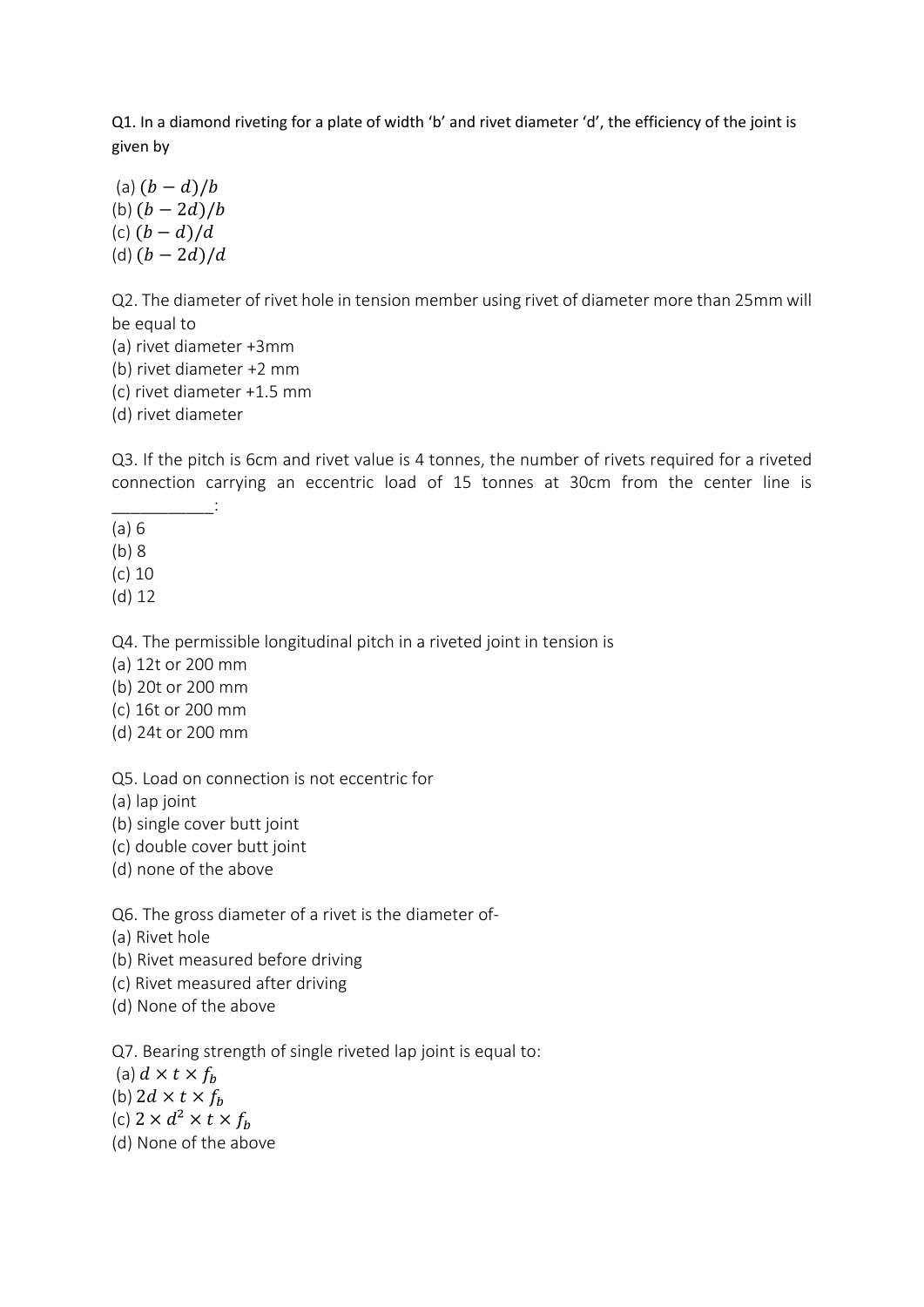Q8. Shear strength in double shear in riveted joints is given by:

(a)  $\frac{\pi d^2}{4}$  $\frac{a}{4}f_s$ (b)  $\frac{2\pi d^2}{4}$  $rac{u}{4}f_s$ (c)  $\frac{\pi}{4}df_s$ (d) none of the above

Q9. A plate 10 mm thick is to be jointed to a plate of 12 mm thickness. The nominal diameter of rivet to make connection is

(a) 18 mm

(b) 22 mm

(c) 24 mm

(d) 20 mm

Q10. Rivet value is equal to (a) strength of rivet in shearing (b) strength of rivet in bearing (c) strength of rivet in tension (d) minimum of (a) and (b

Q11. The throat in a fillet weld is

(a) large side of the triangle of the fillet

(b) hypotenuse of the triangle of the fillet

(c) smaller side of the triangle of the fillet

(d) perpendicular distance from the root to the hypotenuse

Q12. Which one of the following is the mode of failure in a fillet weld material?

(a) Tension

(b) Shear

(c) Bearing

(d) Crushing

Q13. The size of a fillet weld is indicated by:

(a) Throat of the fillet

(b) Length of fillet weld

(c) Size of the plate

(d) Side of the triangle of fillet

Q14. Fillet weld is not recommends if the angle between fusion faces is  $\cdot$ 

A. Less than 45°

B. Greater than 120°

C. Less than 60°

D. Greater than 145°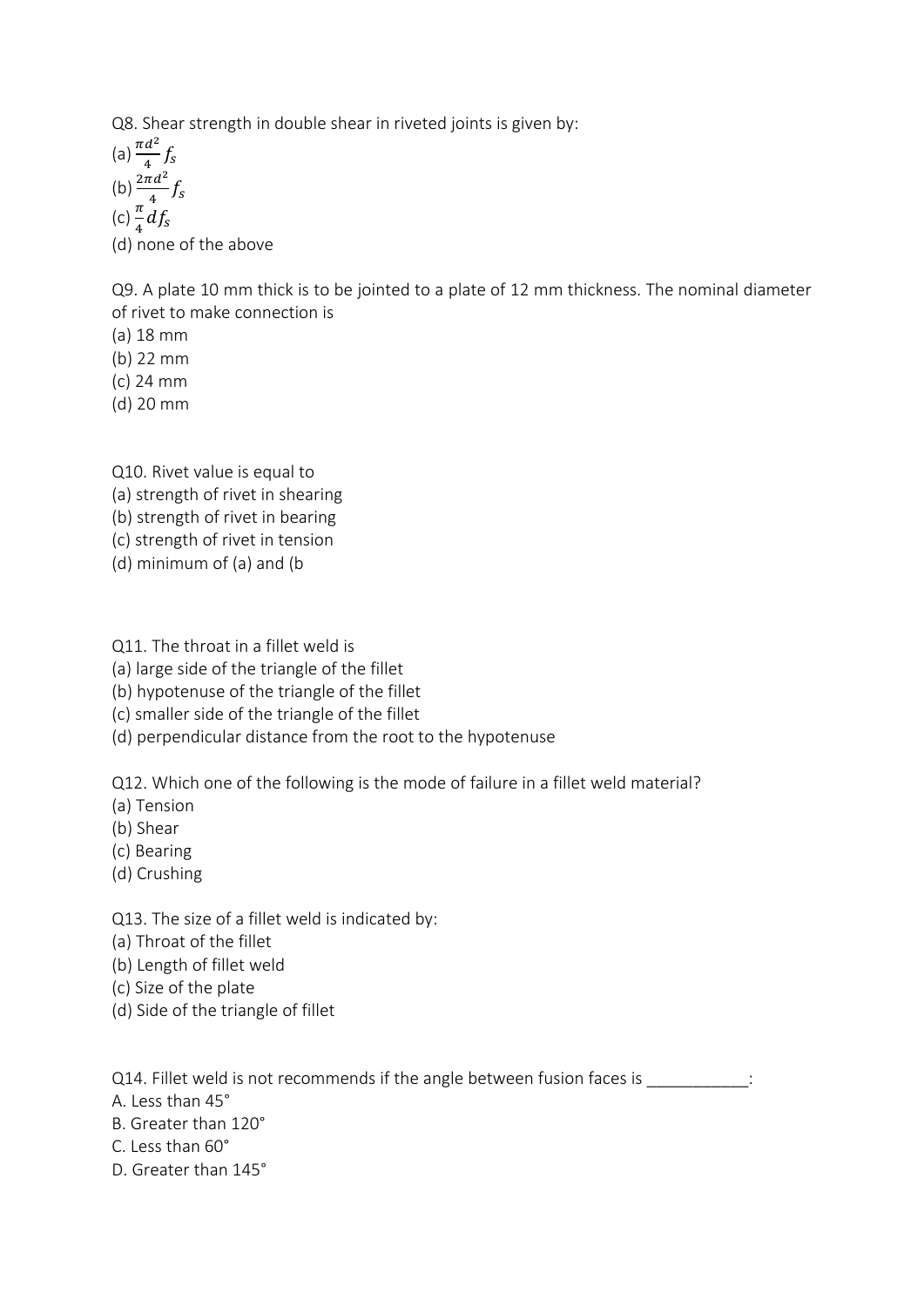The correct statement are

- (a) A&B
- (b) A&D
- (c) B&C
- (d) C&D

Q15. Which of the following does not describe a weld type?

- (a) Butt
- (b) Plug
- (c) Zig-Zig
- (d) Lap

Q16. Maximum size of a fillet weld for a plate of square edge is

- (a) 1.5 mm less than the thickness of the plate
- (b) one-half of the thickness of the plate
- (c) thickness of the plate itself
- (d) 1.5 mm more than the thickness of the plate

Q17. The strength of fillet weld is ................

- (a) About 80 to 95 percent of the main member
- (b) Equal to that of the main member
- (c) More than that of the main member
- (d) Equal to or more than that of main member

Q18. Two flats (110mm×16mm) and (110mm×12mm) are welded by double V butt weld. If permissible stress is 142 N/mm², the strength of weld will be-

- (a) 167.75 KN
- (b) 195.56 KN
- (c) 187.44 KN
- (d) 210.25 KN

Q19. The effective length of fillet weld should not be less than-

- (a) two times weld size
- (b) Six times weld size
- (c) Weld size
- (d) Four times weld size

Q20. What shall be the minimum effective throat thickness of a fillet weld in case of structural steel design?

- (a) 4 mm
- (b) 3 mm
- (c) 5 mm
- (d) 2 mm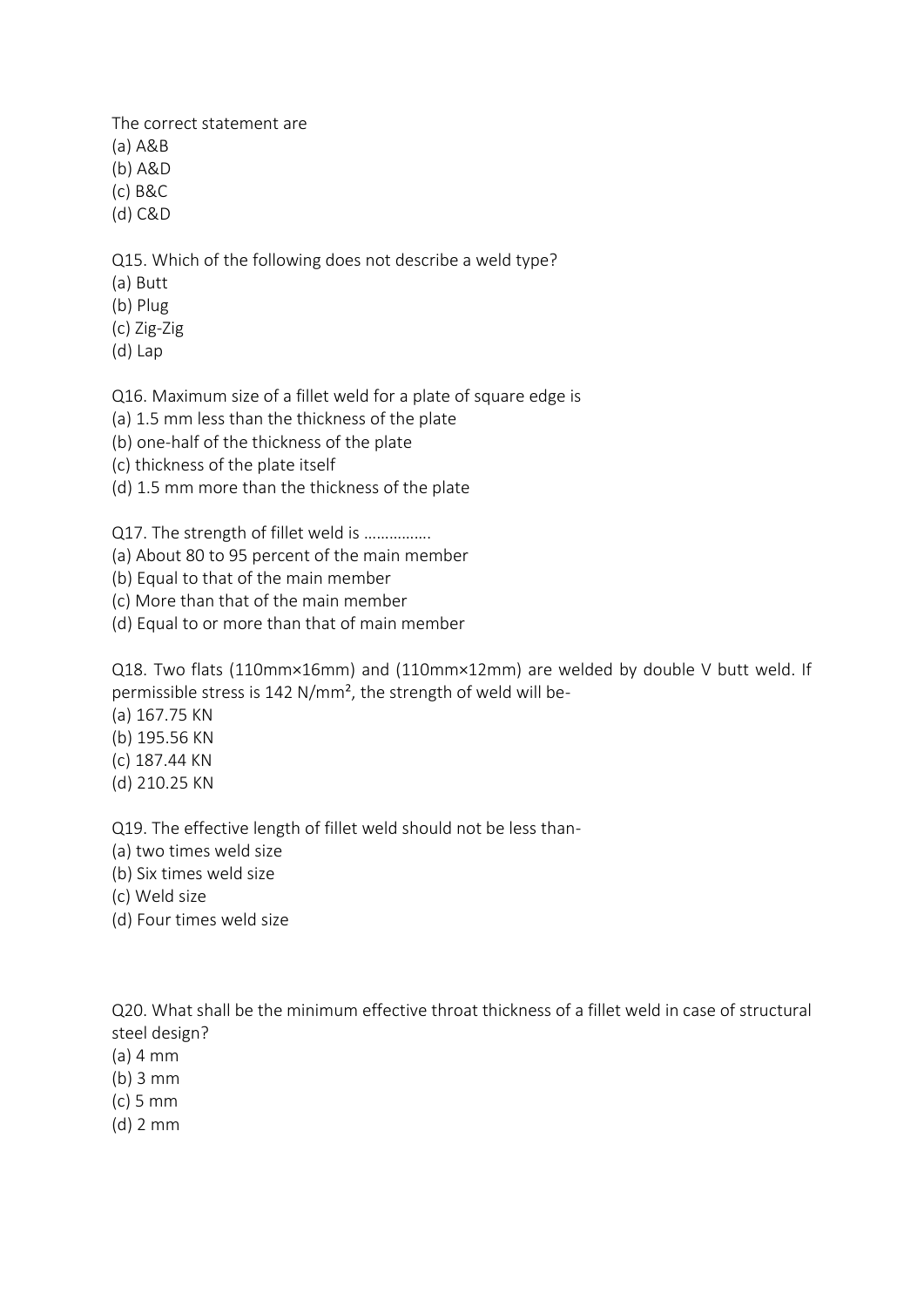Q21. A steel plate is 30 cm wide and 10 mm thick. A river of nominal diameter of 18 mm is driver. The net sectional area of plate is

(a) 18.00 cm²

(b) 28.20 cm²

(c) 28.05 cm²

(d) 32.42 cm²

Q22. Two angles section are connected by only one leg of each angle to the same side of a gusset plate. The net effective area is  $A_1 + K A_2$  where K is taken as

Where,  $A_1 \rightarrow$  Area of connected leg

 $A_2 \rightarrow$  Area of outstanding leg

(a)  $\frac{5A_1}{5A_1+A_2}$ (b)  $\frac{3A_1}{3A_1+A_2}$ (c)  $\frac{5A_1 + A_2}{5A_1}$ 

(d)  $\frac{3A_1 + A_2}{3A_1}$ 

Q23. In a structure, cable and wire are used generally

(a) To resist shears stress

(b) Flexible member

(c) Tension member

(d) compression member

Q24. As per IS 800, what is the maximum allowable effective slenderness ratio for structural steel that is always under tension?

(a) 300

(b) 180

(c) 400

(d) 450

Q25. Net sectional area of tension member is equal to its gross sectional area

(a) Plus the area of rivet holes

(b) Divided by the area of the rivet holes

(c) Multiplied by the area of the rivet holes

(d) Minus the area of the rivet holes

Q26. As per the code, the permissible stress in axial tension in N/mm² on the net effective are of the sections shall not exceed (where,  $f_v$  is the minimum yield stress of steel in N/mm<sup>2</sup>):

(a) 0.5  $f_v$ (b) 0.6  $f_v$ 

(c) 0.75  $f_v$ 

(d) 0.8  $f_v$ 

Q27. In a tension splice the number of rivets carrying calculated shear stress through a packing greater than 6mm thick, is to be increased by 2.5% for each thickness of packing.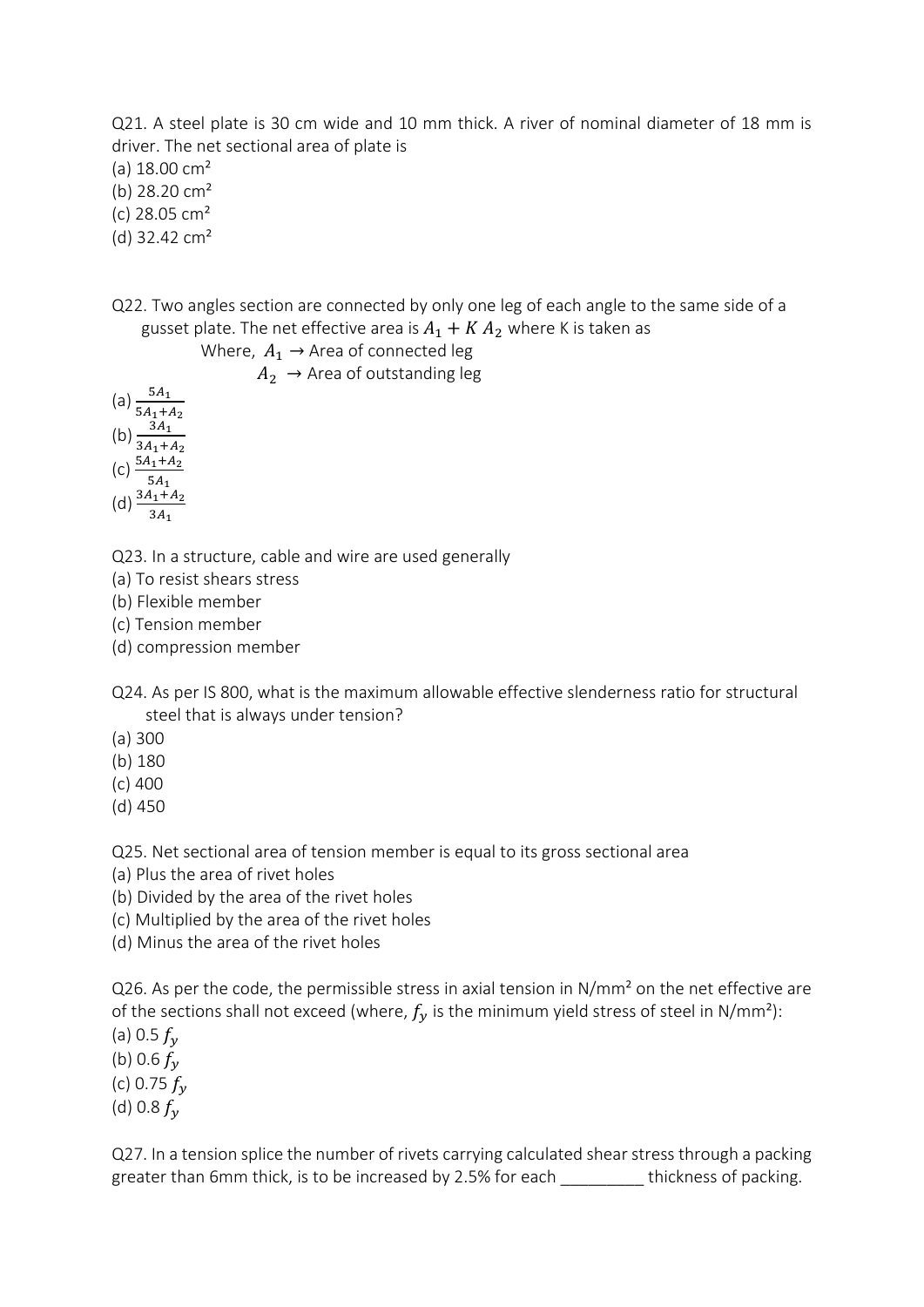(a) 1 mm

- (b) 1.5 mm
- (c) 2 mm
- (d) 2.5 mm

Q28. When a member is subjected to axial tensile load, the greatest normal stress is equal to

- (a) Half the maximum shear stress
- (b) Maximum shear stress
- (c) Twice the maximum shear stress
- (d) None of these

Q29. The working stress for structural steel in tension is of the order of

- (a) 15 N/mm²
- (b) 75 N/mm²
- (c) 150 N/mm²
- (d) 750 N/mm²

# Q30. Permissible stress may also be known as

- (a) Ultimate stress
- (b) working stress
- (c) limit stress
- (d) yield stress
- Q31. A tie is a
- (a) Flexible member
- (b) Compression member
- (c) Torsion member
- (d) Tension member

Q32. In plate girders vertical stiffeners are required when the ratio of clear depth of web (d) to web thickness (t)

(a)  $\frac{d}{t} > 25$ (b)  $\frac{d}{t} > 75$ (c)  $\frac{d}{t} > 85$ (d)  $\frac{d}{t} > 95$ 

Q33. Horizontal stiffeners are needed in plate girders if the Thickness of web is less than

- (a) 6 mm
- (b) Depth/200
- (c) Span/500
- (d) Flange thickness

Q34. Web crippling in beams generally occurs at the point where-

(a) Concentrated load act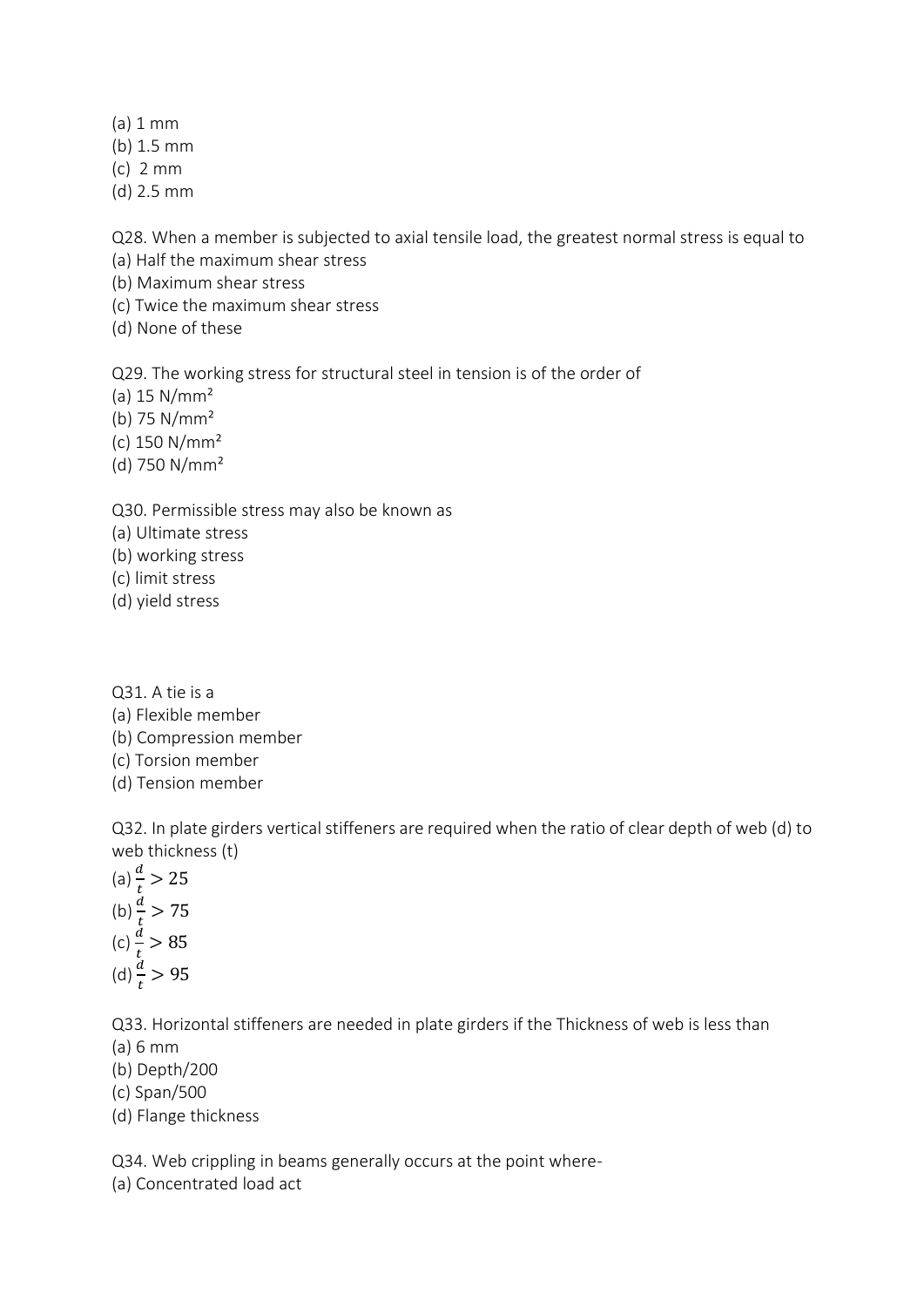(b) Shear force is maximum

(c) bending moment is maximum

(d) deflection is maximum

Q35. If  $'I_b'$  is moment of inertia of the rolled beam section,  $'A_p'$  is area of cover plates in one flange and  $'h'$  is the distance between the centroid of the top and bottom flange plates, moment of inertia of built up plate girder is given by-

(a) 
$$
I = \left[I_b + 2A_p \left(\frac{h}{2}\right)^2\right]
$$
  
\n(b)  $I = \left[I_b + 2A_p \left(\frac{h}{2}\right)^3\right]$   
\n(c)  $I = \left[I_b + 2A_p \left(\frac{h}{2}\right)\right]$   
\n(d)  $I = \left[I_b + 3A_p \left(\frac{h}{2}\right)^2\right]$ 

Q36. The shape factor for a solid circular section is

- (a) 1.5
- (b) 2.0
- (c) 1.697
- (d) 2.346

Q37. The purpose of stiffeners in a plate girder is to:

(a) take care of bearing stress

(b) increases the moment carrying capacity of the girder

(c) prevent buckling of web plate

(d) reduce the shear stress

Q38. According to IS 800, in case of structural steel design, the span length of a flexural member in a continuous frame system shall be taken as the distance between:

(a) diametrically opposite ends of the support

- (b) centre to centre of the support + twice the eccentricity
- (c) centre to centre of the support
- (d) edge to edge of the support

Q39. Which one of the following stresses is independent of yield stress as a permissible stress for steel member-

A. Axial tensile stress

B. Maximum shear stress

C. Bearing stress

D. Stress in slab base

(a) A

(b) B

(c) C

(d) D

Q40. The distance between C.G. of compression flange and C.G. of tension flange of a plate girder, is known as: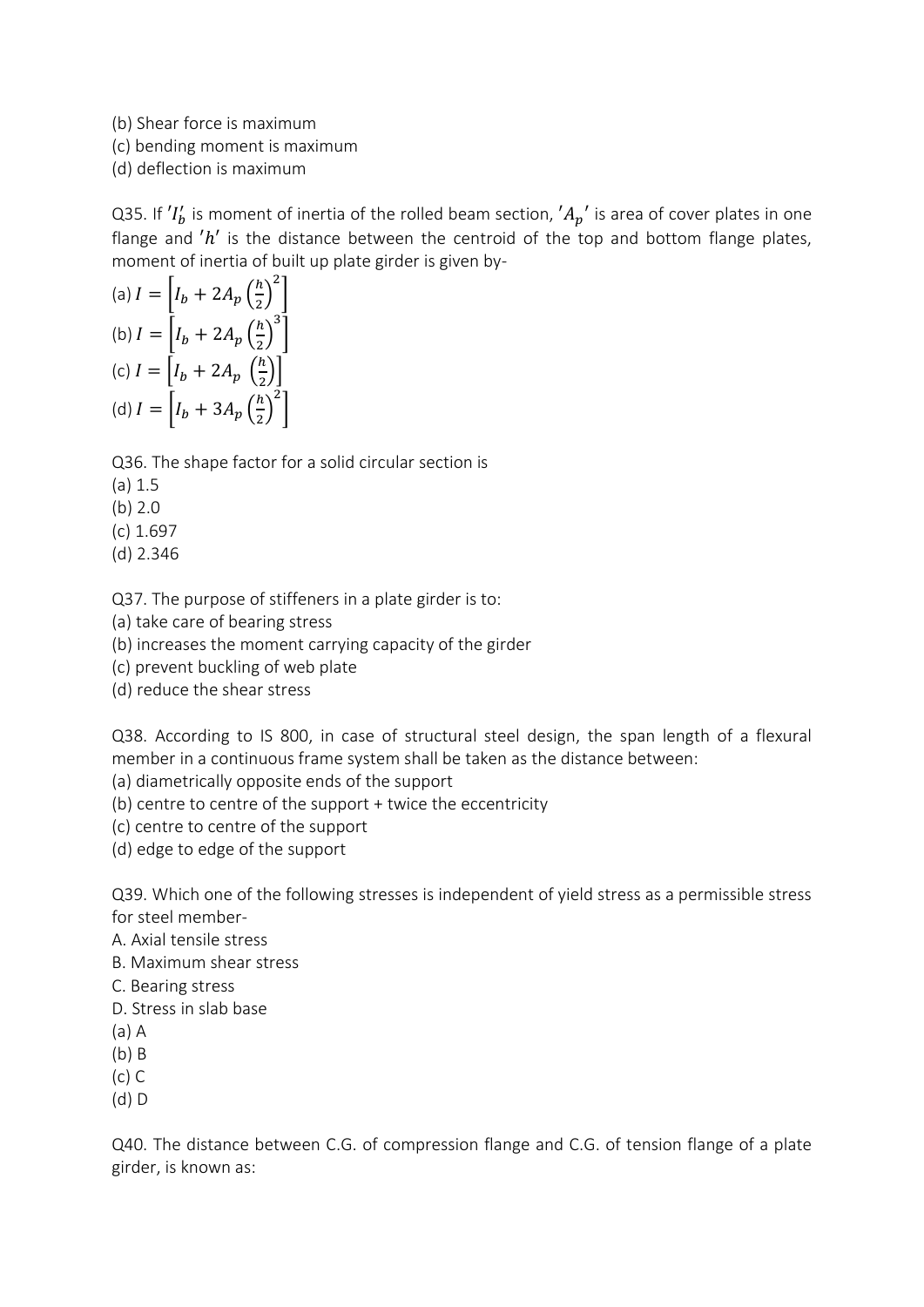- (a) Gross depth
- (b) Net depth
- (c) Effective depth
- (d) Clear depth

Q41. In a plate girder, the shear force in the girder at any section is taken up by:

(a) the web only

(b) the flange only

(c) part of web and part of flange

(d) the whole section

Q42. A vertical plate of a plate girder is called

(a) Web plate

(b) Flange plate

(c) Cover plate

(d) None of these

# Q43. In a plate girder, bending moment is resist of-

- (a) Web plate
- (b) Flange plate only
- (c) Flange angle only
- (d) flange plate and flange angle

Q44. If a rolled steel flat designated as 55 I.S.F. 12 mm is used as lacing, then minimum radius of gyration will be ……………..

- $(a)$  3 mm
- (b) 6 mm
- (c) 3.46 mm
- (d) 3.8 mm

Q45. A welded steel plate girder consisting of two flange plates of 350mm×16mm and a web plate of 1000 mm×6mm requires\_\_\_\_\_\_\_:

- (a) No stiffeners
- (b) Vertical stiffeners

(c) Intermediate vertical stiffeners

(d) Vertical and horizontal stiffeners

Q46. The minimum distance between centre of fasteners in structural steel design shall not be less than X times the nominal diameter of the fastener, where X is:

(a) 2

(b) 2.5

(c) 3

(d) 3.5

Q47. Find the area of cross section of bolts if a bracket is connected to a tie bar by means of 5 bolts, given shear stress = 150 N/mm². and load = 55kN.  $(a)$  366 mm<sup>2</sup>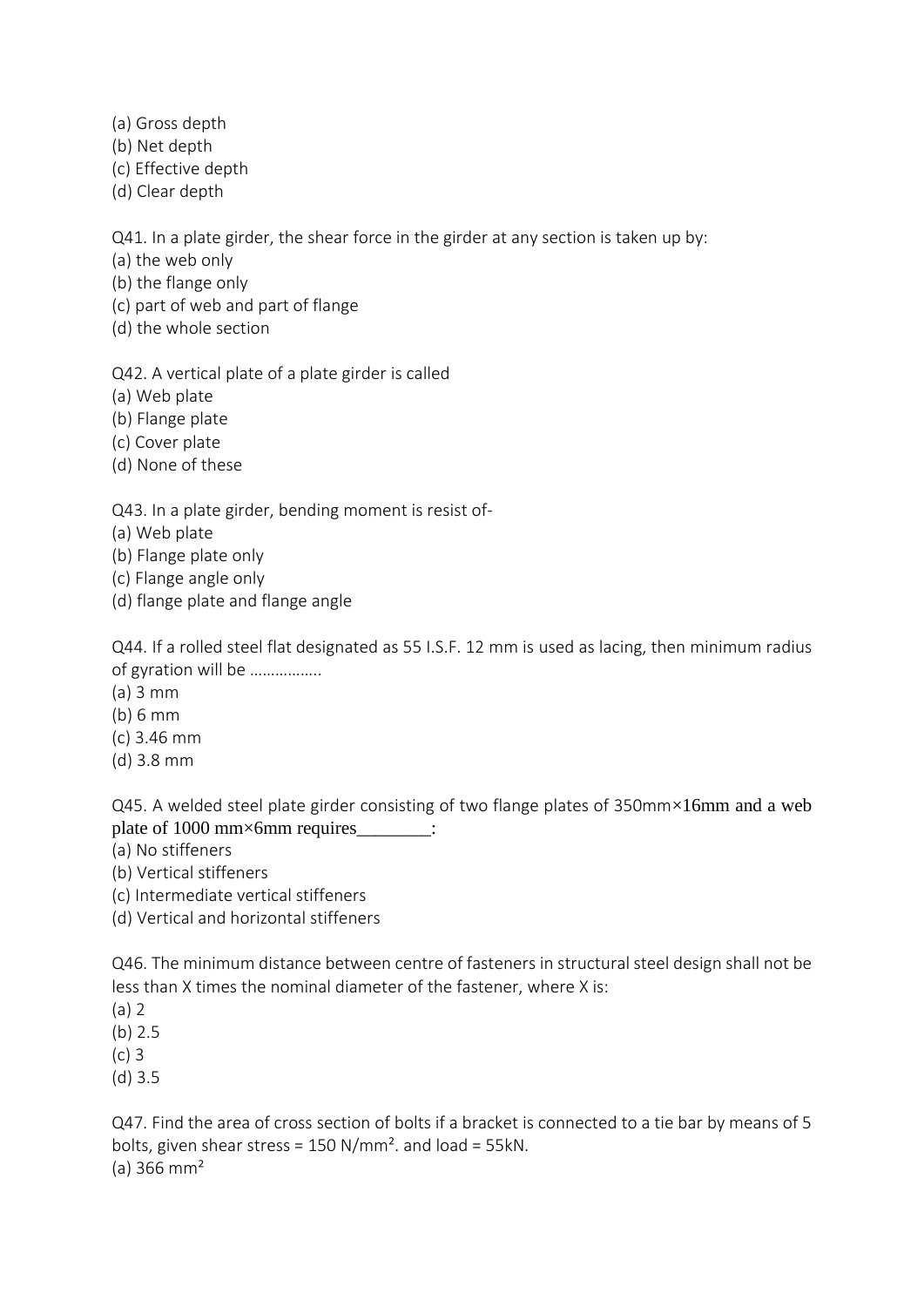(b)  $368 \text{ mm}^2$ (c) 370 mm² (d) 372 mm²

Q48. The in-plane shear deformation effect by which concentrated forces tangential to the surface of a plate get distributed over the entire section perpendicular to the load over a finite length of the plate along the direction of the load is called:

(a) Shear force

- (b) Point of contra flexure
- (c) Angle of repose
- (d) shear lag

Q49. Where the imposed load is variable and exceeds three-quarters of the dead load, arrangements of live load acting on the floor under consideration shall not include which of the following case?

(a) Imposed load on all spans

(b) imposed load on two adjacent spans

(c) Imposed load on alternate spans

(d) Imposed load on spans under consideration

Q50. The maximum width of a covered steel building section should preferably be restricted to X m beyond which suitable provisions for the expansion joint may be made, where X is:

- (a) 50
- (b) 150
- (c) 90

(d) 200

S1. Ans.(a) Sol.



Width of plate  $= b$ Diameter of rivet = d Strength of plate at  $(1) - (1)$ 

$$
(b-d)t\,\sigma_t---(1)
$$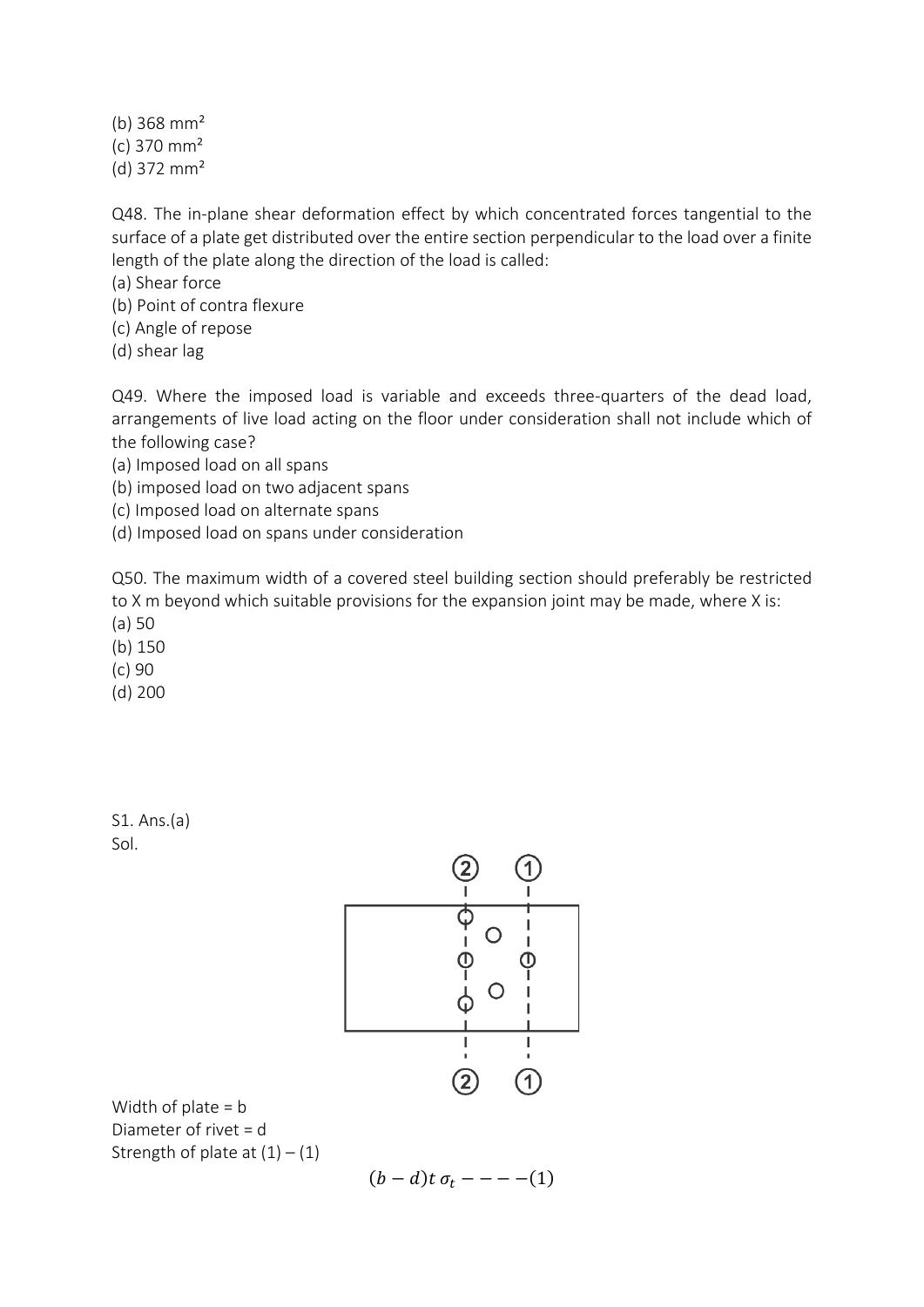Strength of plate at  $(2) - (2)$ 

$$
= (b - 3d)t \times \sigma_t - (2)
$$

 $\sigma_t$  = permissible tensile stress

Gross strength of plate 
$$
\Rightarrow
$$
 b.t. $\sigma_t$  ----(3)  
\nEfficiency (η) =  $\frac{Min of (1) & (2)}{(3)}$   
\n
$$
\eta = \frac{(b-d)t. \sigma_t}{bt \sigma_t}
$$
\n
$$
\eta = \frac{b-d}{b}
$$

S2. Ans.(b)

Sol. in case of rivet

 $\rightarrow$  if rivet diameter is less than 25 mm then diameter of hole equal to diameter of rivet plus 1.5 mm.

 $\rightarrow$  if rivet diameter is more than 25 mm then diameter of hole equal to diameter of rivet plus 2 mm.

S3. Ans.(b) Sol. Pitch  $(P) = 6cm$ Rivet value  $(Rv)$  = 4 tonnes Load =  $15$  tones Eccentricity (e) =  $30$  cm. Moment  $(m) = p.e$ 

 $= 15 \times 30$ 

No. of rivet (n) =  $\frac{6M}{mDR}$  $mPRv$ M = moment  $m = no$ . of row  $(m = 2)$  $P =$  pitch Rv = Rivet value

$$
n = \sqrt{\frac{6 \times 15 \times 30}{2 \times 6 \times 4}}
$$

$$
n = \sqrt{56.25}
$$

$$
n = 7.5
$$

S4. Ans.(c)

Sol.

 $\rightarrow$  Permissible longitudinal pitch in tension is (16 t, 200 mm) whichever is less

 $\rightarrow$  Permissible longitudinal pitch in compression is (12 t, 200 mm) whichever is less Where, t = thickness of thinner outside plate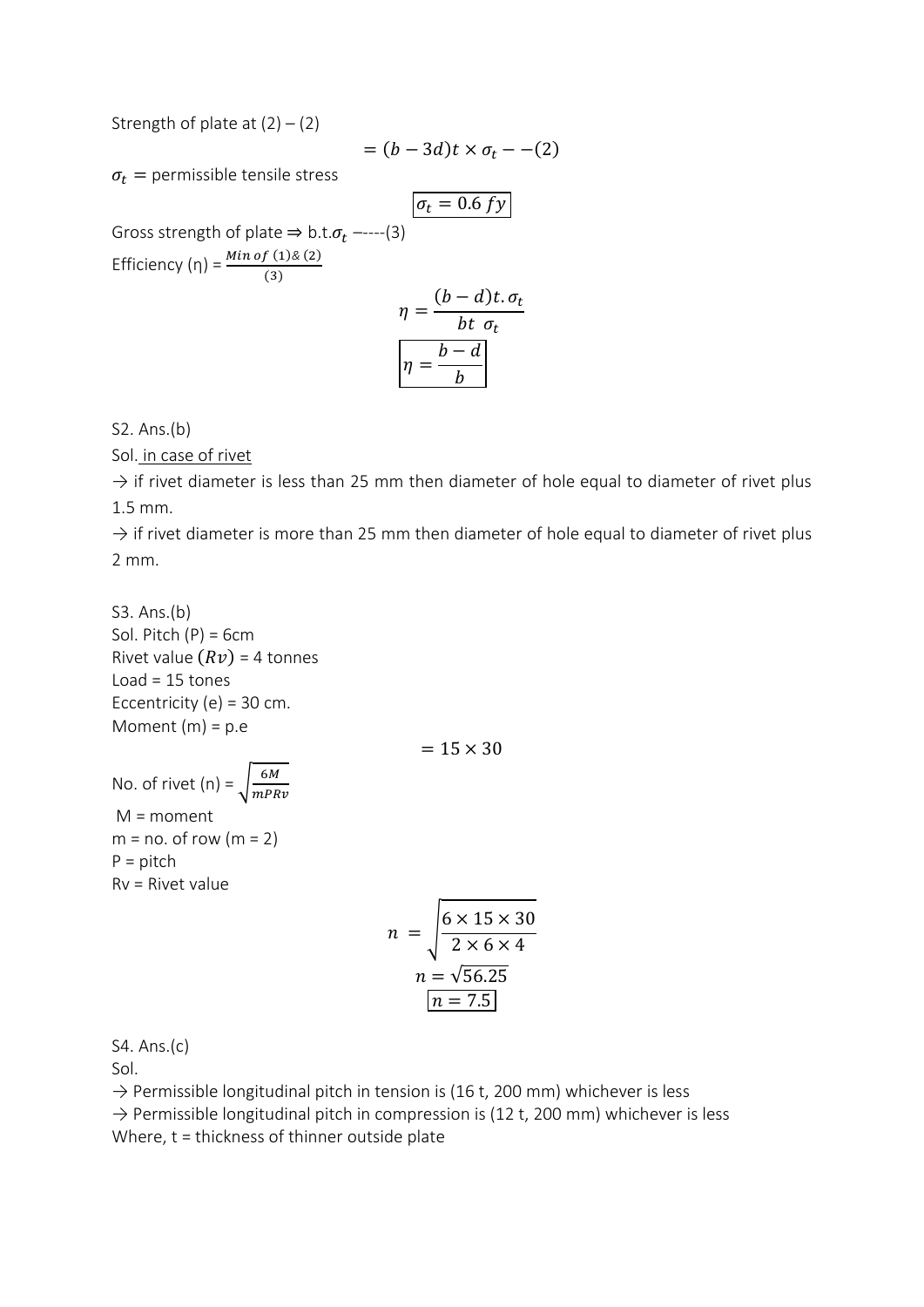S5. Ans.(c) Sol.



 $\rightarrow$  in double cover butt joint connection is not eccentric

S6. Ans.(a)

Sol. Gross diameter of a rivet is the diameter of rivet hole.

#### In WSM

| Nominal diameter (d) | Gross diameter (do) |
|----------------------|---------------------|
| $d < 25$ mm          | $do = d + 1.5$ mm   |
| $d > 25$ mm          | $do = d + 2 mm$     |

#### In LSM

| Nominal diameter (d) | Gross diameter (do) |
|----------------------|---------------------|
| $d = 12$ mm to 14 mm | $do = d + 1mm$      |
| $d = 16$ mm to 24 mm | $do = d + 2 mm$     |
| $d > 24$ mm          | $do = d + 2 mm$     |

S7. Ans.(a)

Sol. Bearing strength of rivet joint

$$
(d \times t \times \sigma_{bp})
$$

 $\sigma_{bp} \rightarrow$  permissible bearing stress in rivet.

S8. Ans.(b) Sol. shear strength in double shear rivetted joint

$$
= 2 \times \frac{\pi}{4} d^2 \times \sigma_{Sp}
$$

 $d \rightarrow$  gross diameter

 $\sigma_{sp} \rightarrow$  permissible shear stress.

S9. Ans.(d) Sol. Nominal diameter of rivet. According to Unwin's formula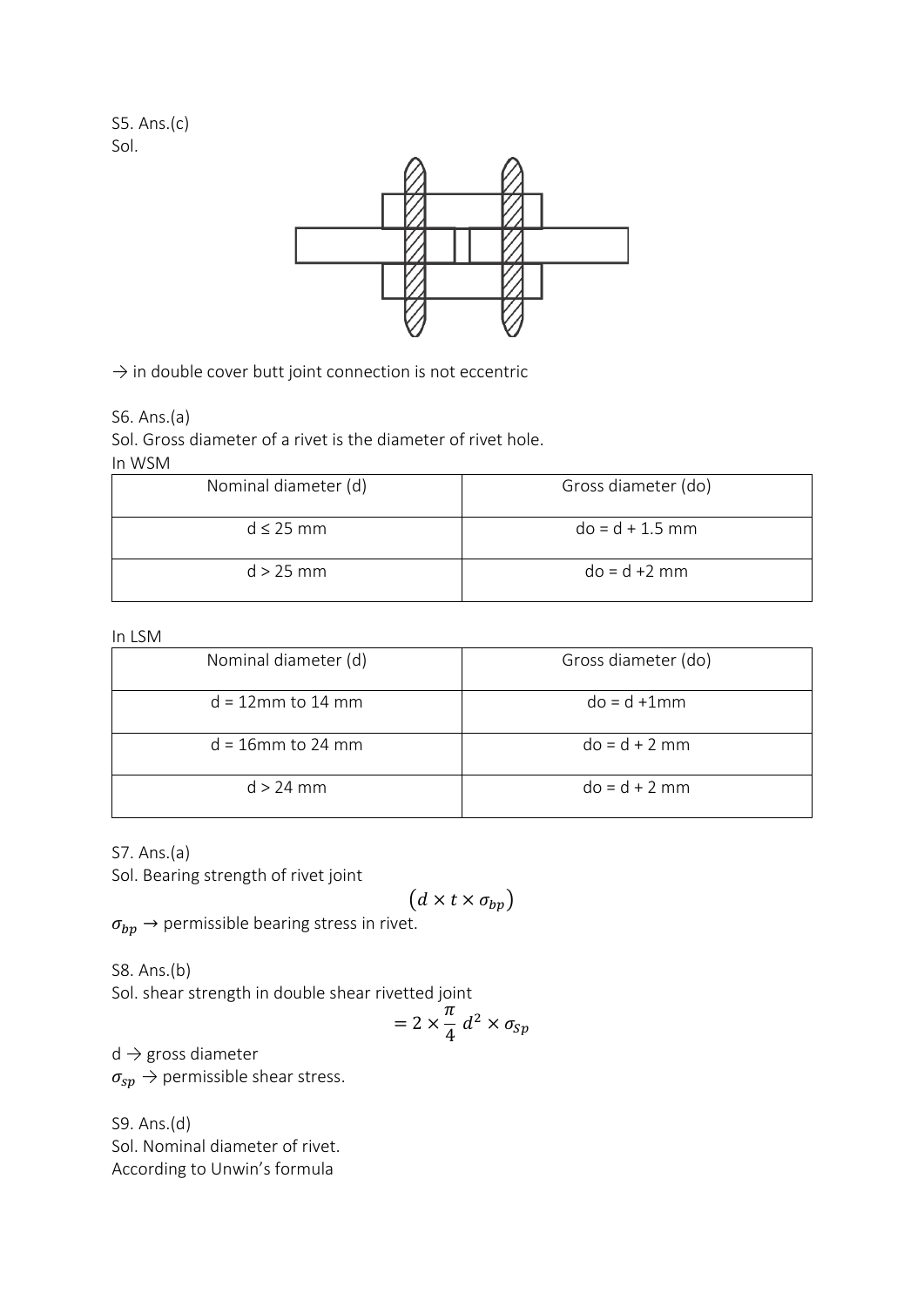$$
d = 6.05\sqrt{t}
$$
 (Where  $t - mm$ )  
\n
$$
d = 6.05\sqrt{10}
$$
  
\n
$$
d = 19.13 \text{ mm}
$$

 $\rightarrow$  in question two thickness of plate given but in Unwin's formula minimum thickness used

S10. Ans.(d)

Sol. Rivet value is equal to minimum of shearing strength & bearing strength of rivet.

S11. Ans.(d) Sol.



S12. Ans.(b) Sol.



 $\rightarrow$  fillet weld failed due to shear failure

 $\rightarrow$  fillet weld have maximum strength in tension.

S13. Ans.(d)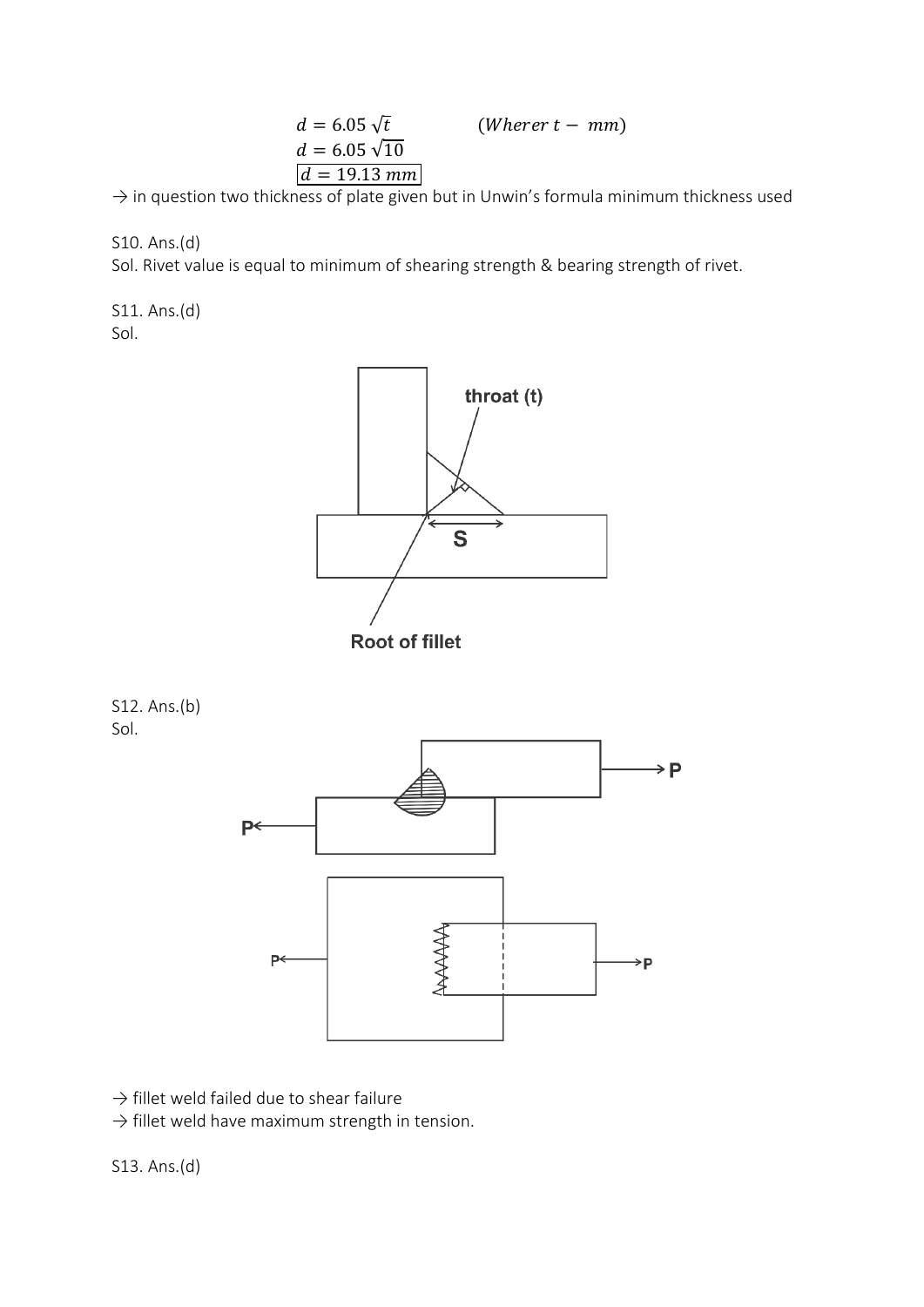

 $\rightarrow$  Size (S) in the fillet weld is indicated by side of the triangle of fillet

#### S14. Ans.(c)

Sol.

| ---                        |                    |
|----------------------------|--------------------|
| Angle between fusion faces | Throat coefficient |
| $60 - 90$                  | 0.7                |
| $91 - 100$                 | 0.65               |
| $101 - 106$                | 0.6                |
| $107 - 113$                | 0.55               |
| $114 - 120$                | 0.5                |

#### S15. Ans.(c)

Sol. Types of welds.

- (i) Fillet weld
- (ii) Butt weld
- (iii) Plug weld
- (iv) Slot weld

S16. Ans.(a) Sol. Refer solution of Question number (3)

S17. Ans.(d)

Sol. Strength of fillet weld is equal to or more than that of main member

S18. Ans<mark>.(c)</mark> Sol.

Sol.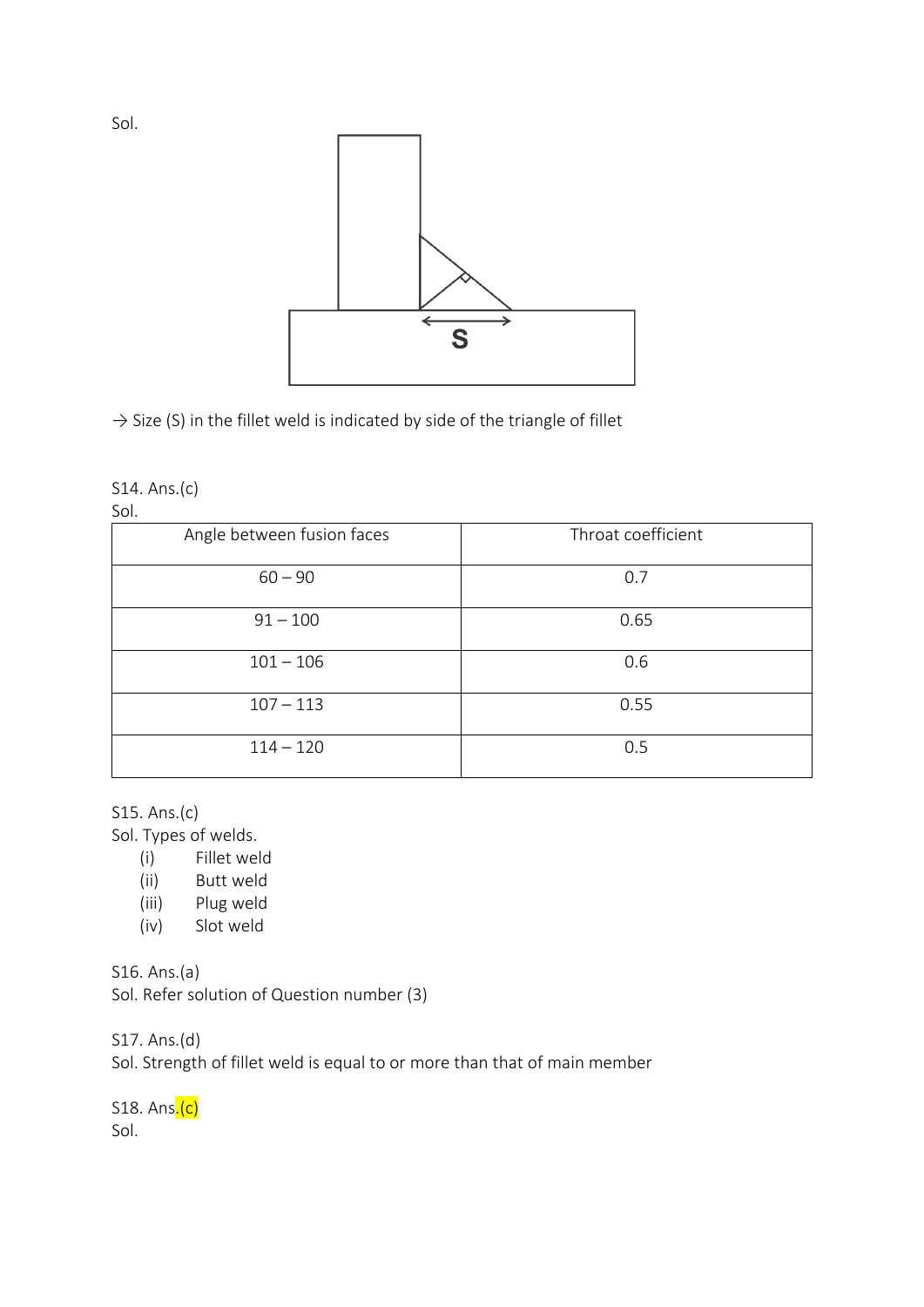

Strength of butt weld =  $L \times t_{min} \times \sigma_{SP}$  $= 110 \times 12 \times 142$  $= 187.44$  kN

S19. Ans.(d) Sol. According to IS. 800-2007  $\rightarrow$  effective length of fillet weld should not be less than four time of weld size.

S20. Ans.(d) Sol. *throat thickness*  $(t) = kS$  $K \rightarrow$  Throat coefficient  $S \rightarrow$  size of weld.

S21. Ans.(c) Sol. plate thickness (t) = 10 mm Width of plate  $(B) = 30$  cm = 300 mm Diameter of rivet  $(d) = 18$  mm Diameter of hole (do) = 18+1.5 = 19.5 mm Net sectional area  $(A_{net}) = (B - do) \times t$  $= (300 - 19.5) \times 10$  $= 280.5 \times 10$  $= 280.5$  mm<sup>2</sup>  $= 28.05$  cm<sup>2</sup>

S22. Ans.(a) (When both the angles are tack rivetted) Sol.

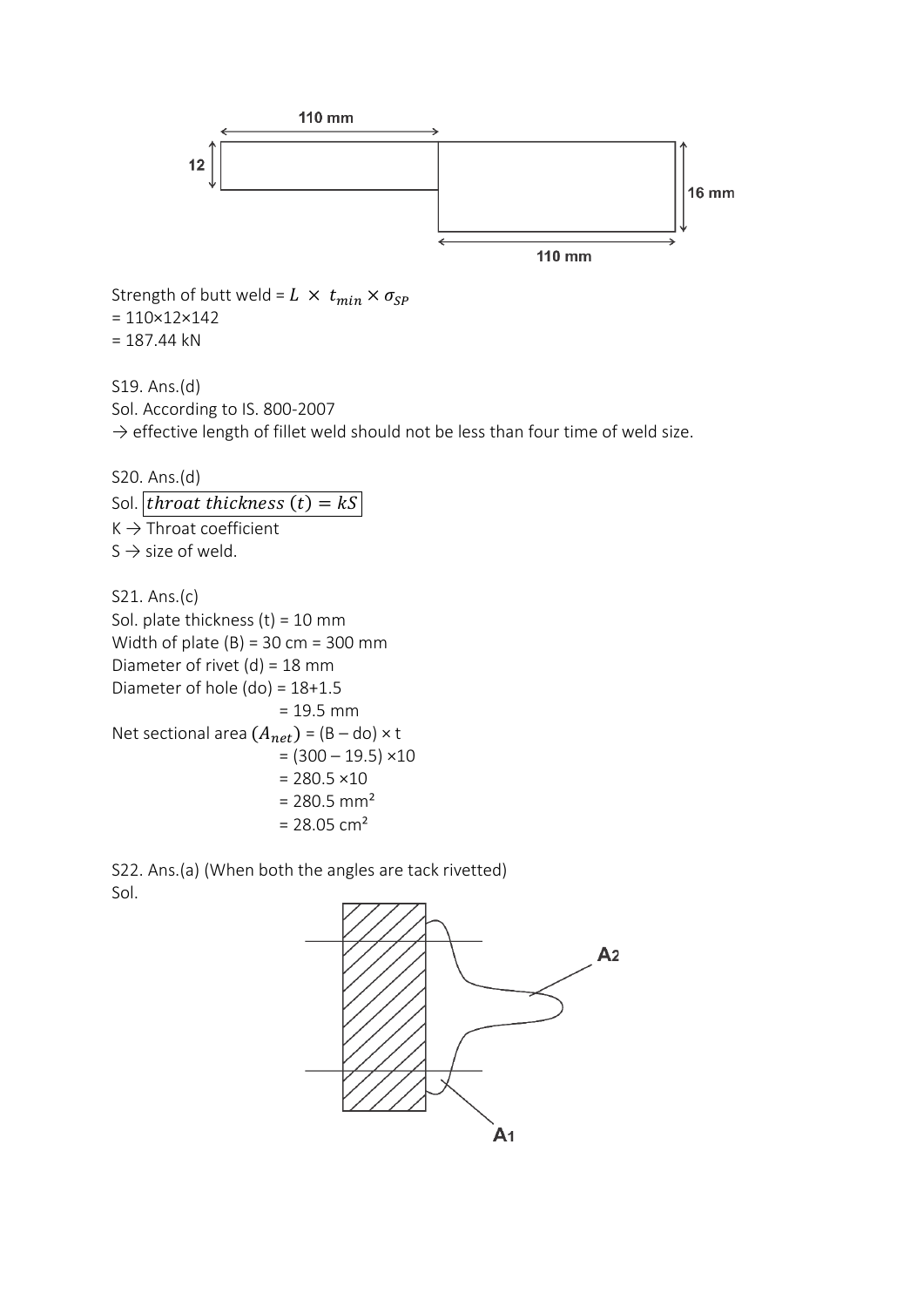$$
A_1 = \left(l_1 - \frac{t}{2} - do\right) \times t \times 2
$$
  
\n
$$
A_2 = \left(l_2 - \frac{t}{2}\right) \times t \times 2
$$
  
\n
$$
A_{total} = A_1 + kA_2
$$
  
\n
$$
k = \frac{5A_1}{5A_1 + A_2}
$$

S23. Ans.(c) Sol. Cable & wire are used generally to resist tension force.

S24. Ans.(c) Sol. maximum slenderness ratio for tension member.

| S.No. | Description                                  | Maximum slenderness Ratio |
|-------|----------------------------------------------|---------------------------|
|       |                                              |                           |
| 1.    | A tension member in which reverses of direct | 180                       |
|       | stress occurs due to load other than wind    |                           |
|       | load or earthquake load                      |                           |
|       |                                              |                           |
|       |                                              |                           |
| 2.    | A member normally acting as a tie member in  | 350                       |
|       | a roof truss system or bracing system but    |                           |
|       | subjected to possible reversal of stresses   |                           |
|       | resulting from the action of wind load or    |                           |
|       | earthquake load                              |                           |
| 3.    | Members always under tension                 | 400                       |
|       |                                              |                           |
|       |                                              |                           |

## S25. Ans.(d)

Sol. Net sectional area  $=$  gross area  $-$  area of rivet hole

S26. Ans.(b)

Sol. According to IS: 800.1984 (Permissible stress)-

| (i)   | Axial tension & compression | $\rightarrow$ 0.60 fy |
|-------|-----------------------------|-----------------------|
| (ii)  | <b>Bending</b>              | $\rightarrow$ 0.66 fy |
| (iii) | <b>Bearing</b>              | $\rightarrow$ 0.75 fy |
| (iv)  | Average shear               | $\rightarrow$ 0.40 fy |
| (v)   | Maximum shear               | $\rightarrow$ 0.45 fy |

S27. Ans.(c)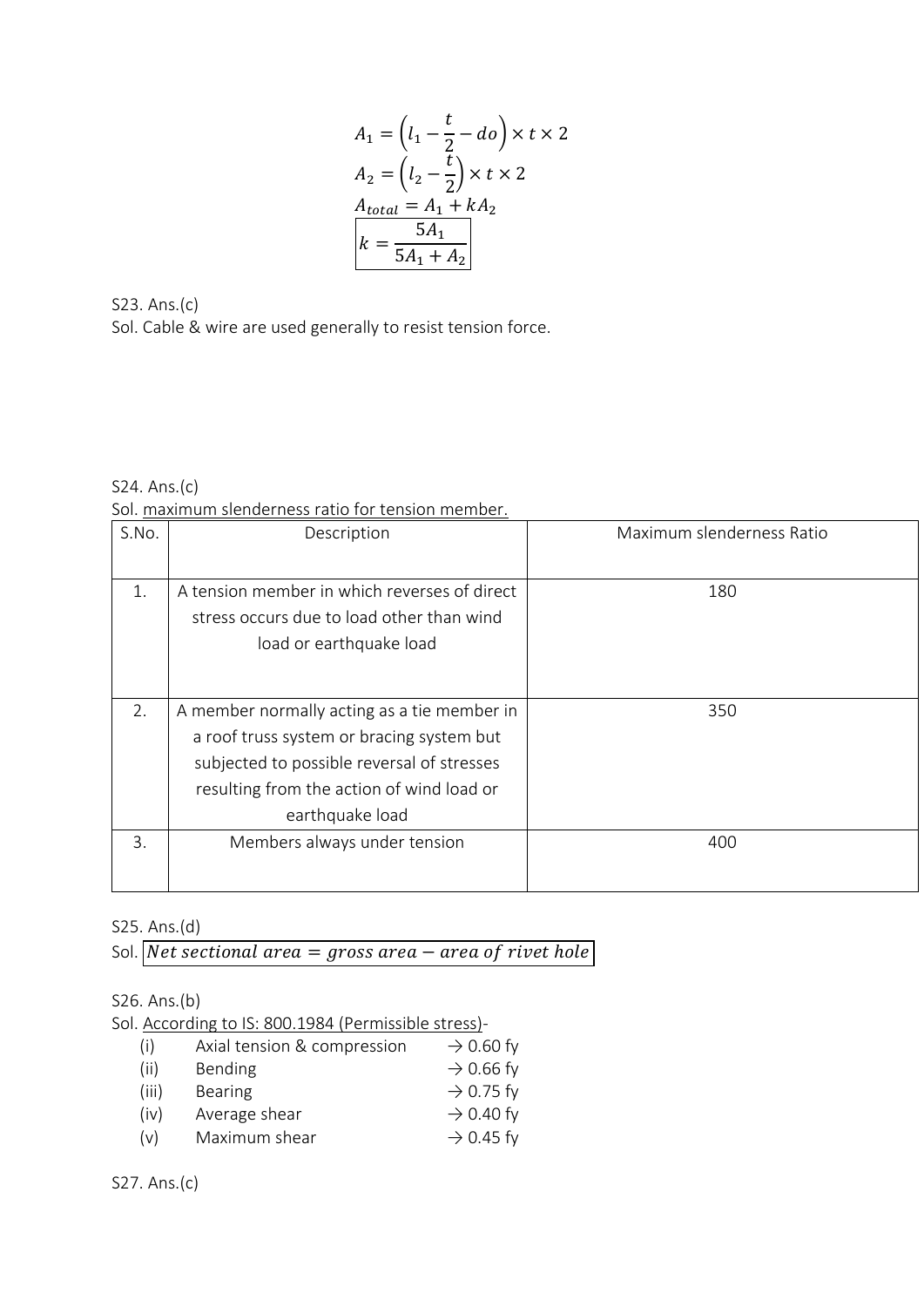Sol. In tension splice the number of rivets carrying shear stress through a packing greater than 6 mm thick is to be increased by 2.5% for each 2 mm thickness of packing.

S28. Ans.(c) Sol.

$$
\tau_{max} = \frac{\sigma_1 - \sigma_3}{2}
$$
  
for  $\sigma_3 = 0$   

$$
\tau_{max} = \frac{\sigma_{max}}{2}
$$

 $\tau_{max}$  = maximum shear stress

 $\sigma_{max}$  = maximum normal stress

⇒ Maximum normal stress equal to twice the maximum shear stress.

S29. Ans.(c) Sol. working (Permissible) stress for steel in Tension =  $0.60$  fy

> $= 0.60 \times 250$  $= 150$  N/mm<sup>2</sup>

S30. Ans.(b)

Sol. permissible stress also known as working stress

S31. Ans.(d)

Sol. A tie is a tension member. In a truss tie is a horizontal beam connecting two rafter S32. Ans.(c)

Sol. in plate girders, vertical stiffeners are required when the ratio of clear depth of web (d) to web thickness is greater than 85. its normal distance kept between 0.33 d to 1.5d.

| ◡<br>۰ |  |
|--------|--|
|--------|--|

S33. Ans.(b)

Sol. in plate girders, horizontal stiffeners are needed when the thickness of web is less than  $\frac{depth}{200}$ .

200

$$
t<\frac{d}{200}
$$

S34. Ans.(a)

Sol. A beam is designed to resist maximum bending moment and is checked for shear stress and deflection, and also for web crippling and web buckling. web crippling in beams is generally occur at the point where concentrated load act.

S35. Ans.(a) Sol. Given, Moment of inertia of the rolled beam section  $= I_b$ Area a of flange  $= A_p$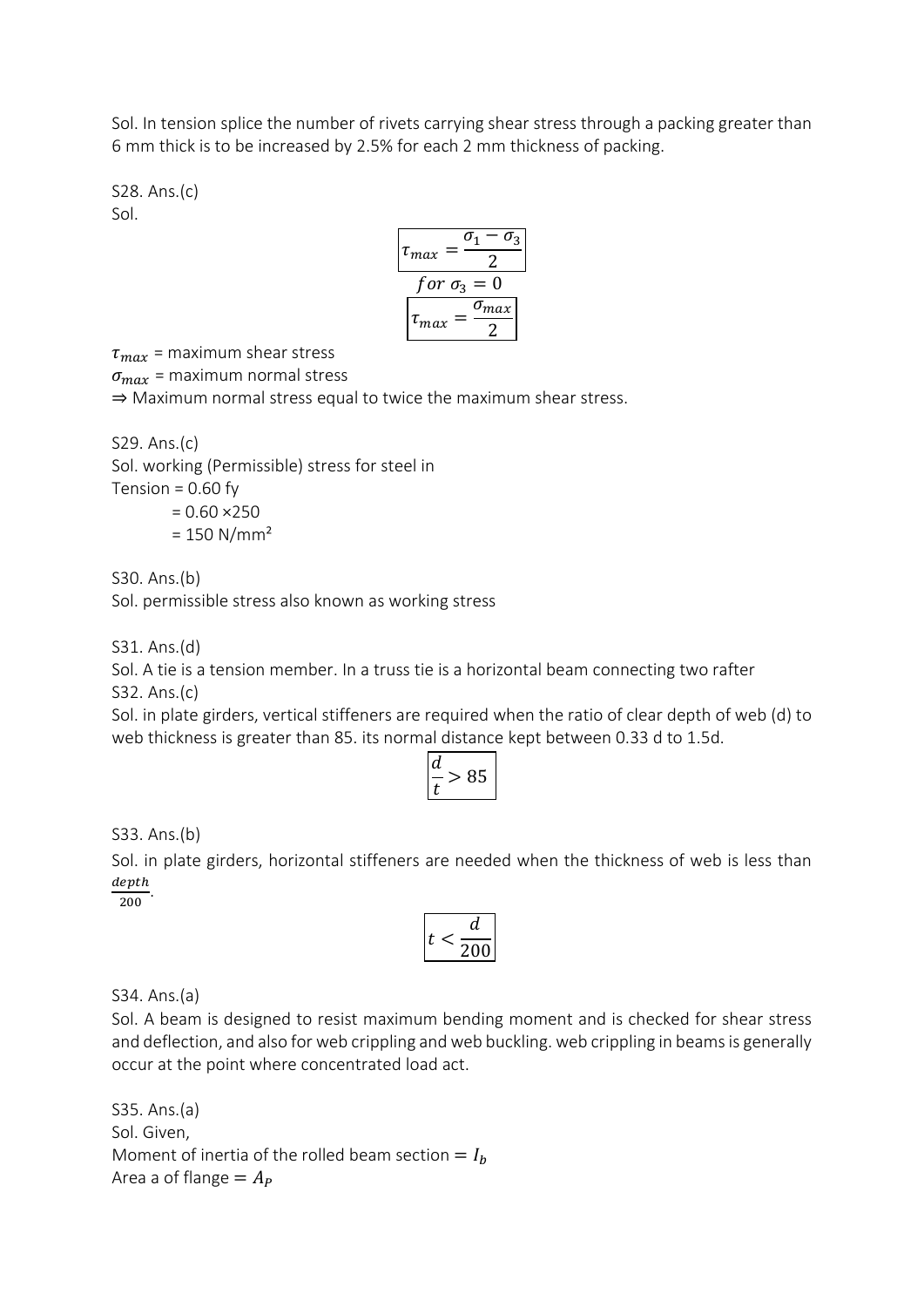Distance between flange = h

Moment of inertia of plate girder (I) is given by-

 $I =$  (moment of inertia for rolled beam section) + (2  $\times$  moment of inertial of flange plate on CG)

$$
I = I_b + 2 \times A \times \left(\frac{h}{2}\right)^2
$$

S36. Ans.(c) Sol.

| Shape           | Shape factor      |  |
|-----------------|-------------------|--|
| Diamond         | 2.0               |  |
| Solid circular  | $1.697 \sim 1.70$ |  |
| Rectangle       | 1.50              |  |
| Hollow circular | 1.27              |  |
| $I - section$   | 1.12-1.14         |  |
| Triangle        | 2.34              |  |

## S37. Ans.(c)

Sol. Stiffeners are typically plate welded to the web. These plate increases the moment of inertia of plate girder which enhance the rigidity in turns it prevent bucking of web plate. The stiffeners in standing position called vertical stiffeners and stiffeners in horizontal position called horizontal stiffeners.

## S38. Ans.(c)

Sol. According to IS 800, in case of structural steel design, the span length of a flexural member in continuous frame system shall be taken as the distance between centre to centre distance of the support.

## S39. Ans.(d)

Sol. Stress in slab base is independent of yield stress as a permissible stress for steel member. This stress is caused by soil.

## S40. Ans.(c)

Sol. effective depth is the distance between centre of gravity of compression flange and center of gravity of tension flange of a plate girder.

## S41. Ans.(c)

Sol. in plate girder, the shear force in the girder at any section is taken up by part of web and part of flange. The main purpose of flange plate in plate girders is to resist the bending moment acting on the girder.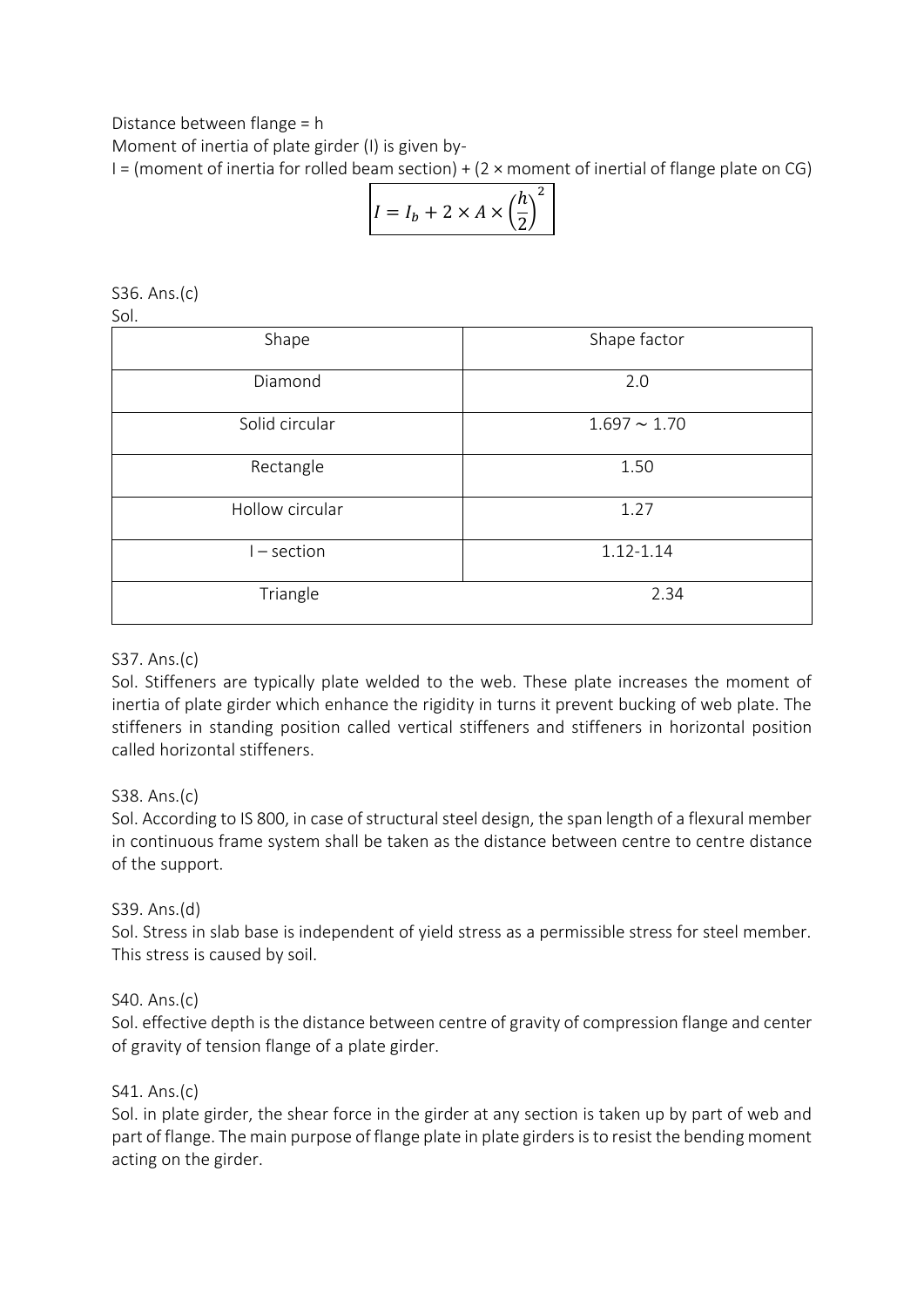S42. Ans.(a)

Sol. A vertical plate of a plate girder is called web plate. The thickness and depth of web plate depends upon bending moment and shear stress acting on the plate.

S43. Ans.(b)

Sol. the main purpose of flange plate in plate girders is to resist the bending moment acting on the girders.

S44. Ans.(c) Sol. given, Thickness of rolled steel  $(t) = 12$  mm Width of rolled steel (b)= 55

Minimum Radius of gyration (k) =  $\int_{0}^{1}$ 

$$
M
$$
  
\nWhere  $I = \frac{bt^3}{12}$   
\n
$$
= \frac{55 \times (12)^3}{12}
$$
  
\n
$$
I = 7920 \text{ mm}^4
$$
  
\n
$$
A = b \text{ t}
$$
  
\n
$$
= 12 \times 55
$$
  
\n
$$
A = 660 \text{ mm}^2
$$

 $7920$   $mm<sup>4</sup>$  $660$   $mm<sup>2</sup>$ 

 $k = 3.46 \, mm$ 

 $k = |$ 

Now,

S45. Ans.(c) Sol. Here, depth of web plate  $(d) = 1000$  mm. Thickness of web plate  $(t)$ = 6 mm.

$$
\frac{d}{t} = \frac{1000}{6} = 166.66
$$
  
85 < 166.66 < 200

Hence, only intermediate vertical stiffeners are provided.

S46. Ans.(b)

Sol. the minimum distance between centre of fasteners in structural steel design shall not be less than 2.5 times the nominal diameter of the fastener.

S47. Ans.(a) Sol. Given, Shear stress = 150 N/mm²  $Load = 55kN$  $= 55 \times 10^3$  N